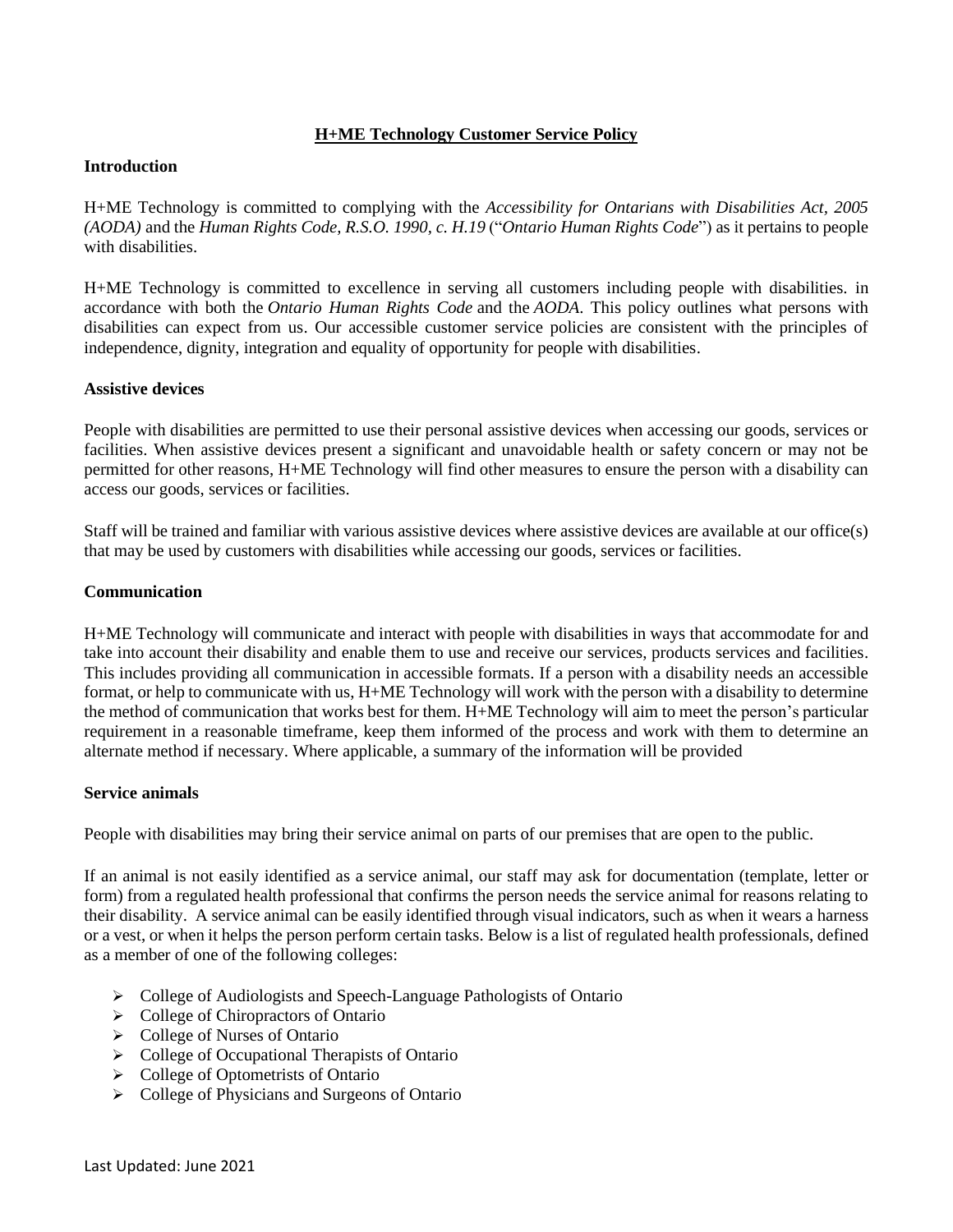- ➢ College of Physiotherapists of Ontario
- ➢ College of Psychologists of Ontario
- ➢ College of Registered Psychotherapists and Registered Mental Health Therapists of Ontario

If service animals are prohibited by another law, H+ME Technology will explain why the animal is excluded and discuss with the customer another way of providing the good, services or facilities to ensure people with disabilities can access our goods, services or facilities.

## **Support persons**

A person with a disability may be accompanied by a support person on our premises. In certain cases, H+ME Technology might require a person with a disability to be accompanied by a support person for the health and/or safety reasons of the person with the disability or others on our premises

The following steps will be taken to make this consideration:

- $\triangleright$  consult with the person with a disability to understand their needs
- $\geq$  consider health or safety reasons based on available evidence
- ➢ determine if there is no other reasonable way to protect the health or safety of the person or others on the premises

### **Notice of Temporary Service Disruption**

If there is a problem with facilities, equipment or services that people with disabilities rely on, H+ME Technology will provide notice to the public in an accessible format. The notice will include information about the reason for the disruption, its anticipated length of time, and a description of alternative facilities or services, if available. The means of providing this notice will be dependent on the situation and nature of the issue. H+ME Technology is committed to making alternative arrangements to provide their services wherever possible.

## **Training**

H+ME Technology will provide accessible customer service training to:

- all employees and volunteers;
- anyone involved in developing our policies;
- anyone who provides goods, services or facilities to customers on our behalf.

Staff will be trained on accessible customer service as soon as practicable after being hired.

Training will include:

- purpose of the Accessibility for Ontarians with Disabilities Act, 2005 and the requirements of the customer service standard
- H+ME Technology's policies related to the customer service standard
- how to interact and communicate with people with various types of disabilities
- how to interact with people with disabilities who use an assistive device or require the assistance of a service animal or a support person
- how to use the equipment or devices available on-site or otherwise that may help with providing goods, services or facilities to people with disabilities.